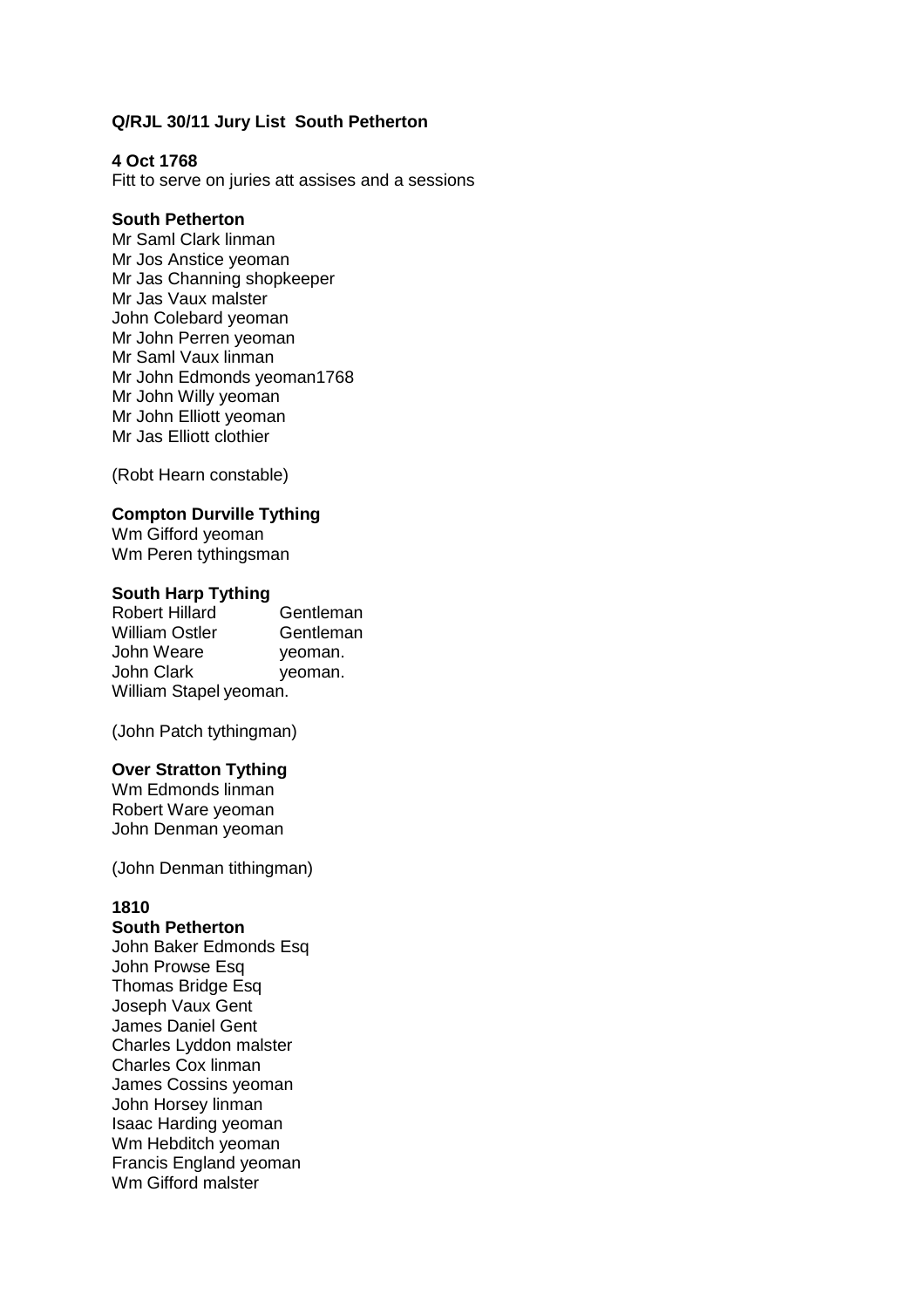Joseph Masters yeoman Benjamin Hearn yeoman Wm Harding yeoman Wm Harding linman George Wadsworth linman Sampson Clark yeoman Wm Vaux malster Wm Ostler Gent

(Thomas Lavor tithingman)

# **Compton Durville Tything**

William Peren Gent (Robt Hayward tithingman)

# **South Harp Tything**

John Eason Esq Robt Hillard Esq Thos Hillard Gent infirm Willm Baker yeoman James Griffin yeoman James Quantock Esq infirm Thomas Clark yeoman

(JW Tupp tythingman)

#### **Over Stratton Tything**

Joseph Vile yeoman Joseph Evercott yeoman Wm Hebditch yeoman Josiah Hebditch yeoman

(Wm Warr of Overstratton tythingman)

# **1811**

### **South Petherton**  John Baker Edmonds Esq Thomas Bridge Esq [paper missing? Joseph Vaux] Gent James Daniel Gent Charles Lyddon Gent Charles Cox linman James Cossins yeoman John Horsey linman Joseph Masters Gent Isaac Harding yeoman Williamm Hebditch yeoman Francis England tanner William Gifford malster William Harding linman William Vaux malster

(Benjm Hearen tythingman)

# **Compton Durville Tything**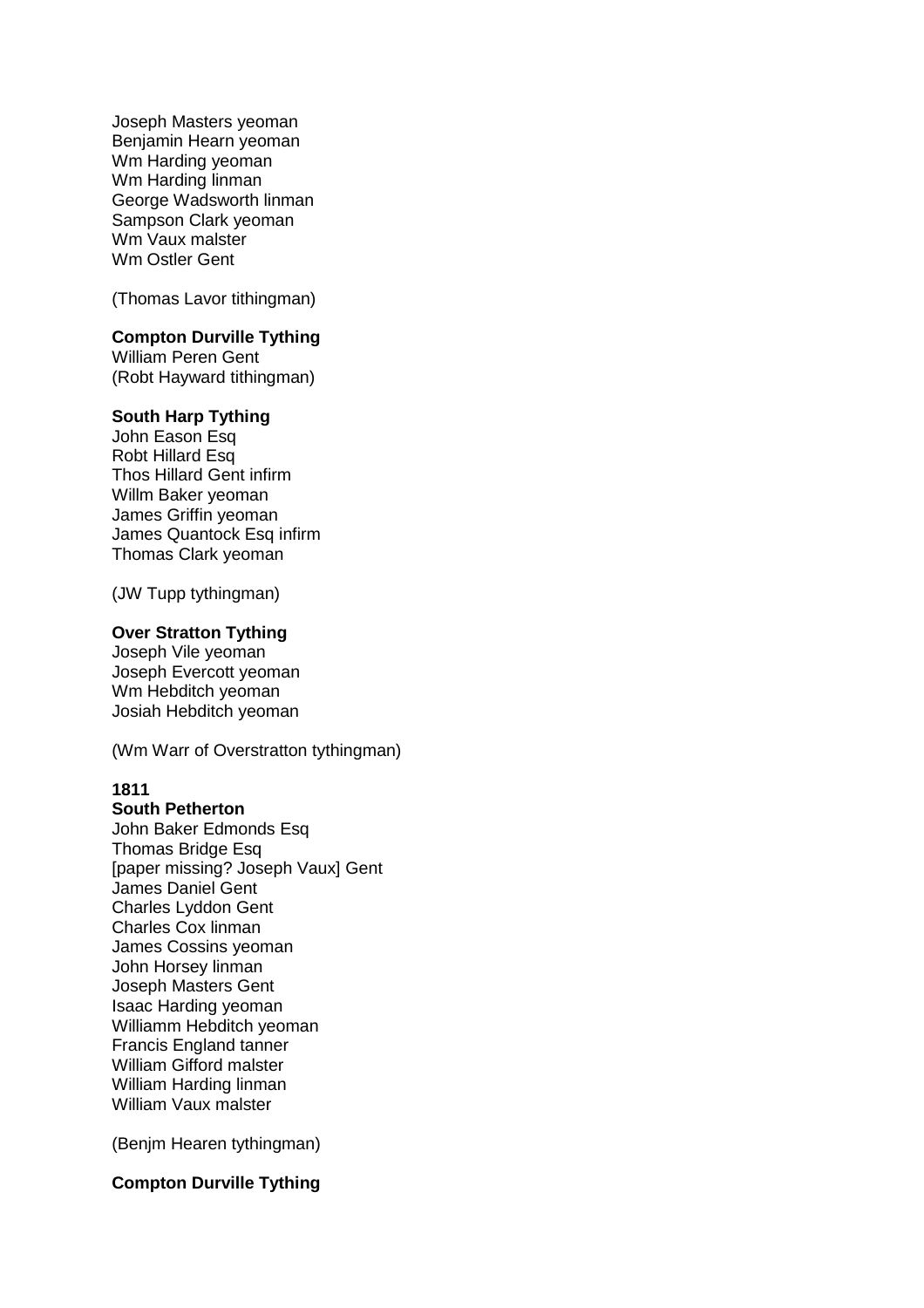Benjamin Hearen Gent freeholder

### **South Harp Tything**

John Eason Esq Robt Hillard Esq Thos Hillard Gent infirm Willm Baker yeoman James Griffin yeoman James Quantock Esq infirm Thomas Clark yeoman

(JW Tupp tythingman)

# **Over Stratton Tything**

Joseph Vile yeoman Joseph Evercott yeoman Wm Hebditch yeoman Josiah Hebditch yeoman

# **1812**

| <b>South Petherton</b>                     |                                            |   |   |                |
|--------------------------------------------|--------------------------------------------|---|---|----------------|
| <b>Place of Abode</b><br><b>Freeholder</b> | Age<br><b>Copyholder or</b><br>leaseholder |   |   |                |
| John Baker Edmonds Esquire                 | Hayesend                                   |   | F | 50             |
| Thomas Bridge Esquire                      | <b>Palmer Street</b>                       | F |   | 68             |
| George Prowse Esquire                      | <b>St James Street</b>                     | F |   | 21             |
| Joseph Vaux Gentleman                      | <b>South Street</b>                        | F |   | 49             |
| James Daniel Gentleman                     | <b>South Street</b>                        | F |   | 49             |
| Wm Harding Gentleman                       | Hele Farm                                  | F |   | 58             |
| <b>Isaac Harding Gentleman</b>             | <b>Palmer Street</b>                       | F |   | 48             |
| Wm Harding Gentleman                       | <b>Palmer Street</b>                       | F |   | 52             |
| Wm Gifford Gentleman                       | Saunsays                                   | F |   | 28             |
| Charles Lyddon Gentleman                   | <b>Silver Street</b>                       | F |   | 29             |
| <b>Charles Cox Gentleman</b>               | Prig Lane                                  | F |   | 30             |
| Wm Ostler Gentleman                        | <b>South Street</b>                        | F |   | 49             |
| John Horsey Gentleman<br><b>Nap</b>        |                                            | F |   | 45             |
| John Anstice malster                       | <b>St James Street</b>                     | F |   | 54 infirm deaf |
| Francis England tannar                     | Bud lane head                              | F |   | 35             |
| Joseph Masters yeoman                      | <b>South Street</b>                        | F |   | 60 infirm      |
| Wm Hebditch yeoman                         | <b>South Street</b>                        | F |   | 45             |
| Sampson Clarke yeoman                      | <b>Palmer Street</b>                       | F |   | 45             |
| Wm Vaux malster                            | <b>St James Street</b>                     | F |   | 60 infirm      |
| John Priddle inn holder                    | Bourough                                   | F |   | 48             |
| Stephen Bridge apothecary                  | <b>St James Street</b>                     | F |   | 60 infirm      |
| Saml Chapman apothecary                    | Bourough                                   | F |   | 46             |

(Robert Stower tithingman)

## **Compton Durville Tything**

Benjamin Hearen Gent freeholder age 43 (Robert Hayward tythingman)

## **South Harp Tything**

John Eason Esq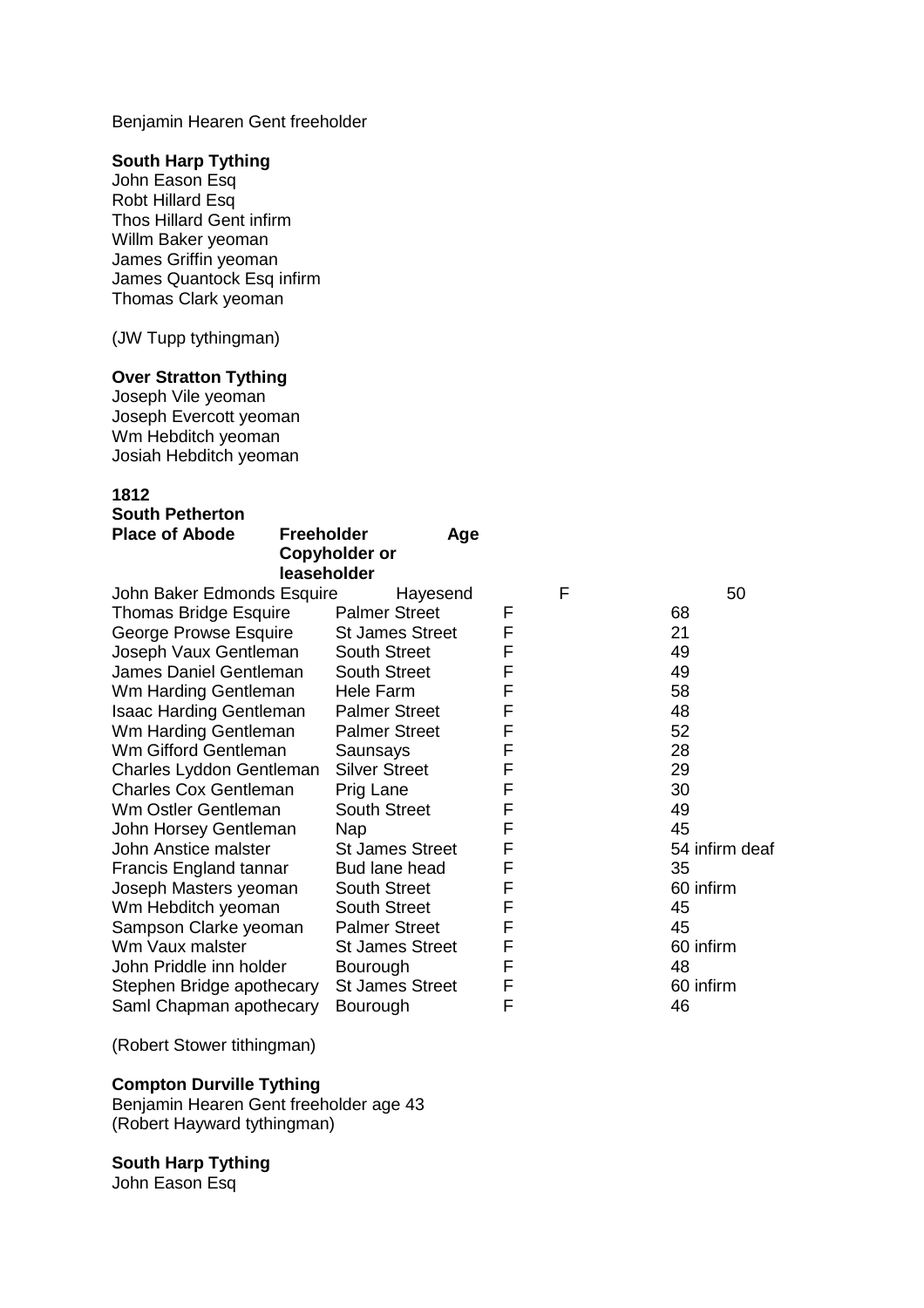Robt Hillard Esq James Quantock Esq infirm Thos Hillard Gent infirm Thomas Clark yeoman James Griffin yeoman Wm Baker yeoman

(Jno Tupp tythingman)

### **Over Stratton Tything**

Josiah Hebditch yeoman Overstratton freeholder William Hebditch blacksmith Overstratton freeholder Joseph Vile yeoman Overstratton freeholder Joseph Everett yeoman Overstratton freeholder

(Joseph Vile tythingman of Overstratton)

**1813 South Petherton** 

| <b>Name</b>            | <b>Profession</b> | Age | <b>Place of Abode</b>  |
|------------------------|-------------------|-----|------------------------|
| John Baker Edmonds     | Esq               |     | 50<br>Hayesend         |
| George Prowse          | Gentleman         | 23  | <b>St James Street</b> |
| Joseph Vaux            | Gent              | 50  | <b>South Street</b>    |
| James Daniel           | Gent              | 45  | <b>St James Street</b> |
| <b>William Harding</b> | Gent              | 60  | Hill Farm              |
| <b>Charles Cox</b>     | Gent              | 33  | Puddle                 |
| Charles Lyddon         | Gent              | 33  | <b>Silver Street</b>   |
| Wm Gifford             | Gent              | 31  | Kings House            |
| Wm Ostler              | Gent              | 54  | <b>South Street</b>    |
| Saml Harding           | Gent              | 25  | <b>Palmer Street</b>   |
| John Anstice deaf      | Gent              | 60  | <b>St James Street</b> |
| <b>Joseph Masters</b>  | Gent              | 53  | <b>South Street</b>    |
| John Farnham           | linman            | 46  | <b>North Street</b>    |
| Robt White infirm      | Thread Maker 68   |     | <b>North Street</b>    |
| Isaac Harding          | yeoman            | 46  | <b>Palmer Street</b>   |
| Sampson Clarke         | yeoman            | 46  | <b>Palmer Street</b>   |
| Saml Daniel            | cutler            | 64  | <b>St James Street</b> |
| John Horsey            | linman            | 43  | <b>South Street</b>    |
| Wm Hebditch            | yeoman            | 58  | <b>South Street</b>    |
| John Priddle           | inn holder        | 45  | Borough                |

(Stephen Elliott constable)

# **Compton Durville Tything**

John Perren Compton Durville Gent 50 Benjamin Hearen Compton Durville Gent 45

### **South Harp Tything**

John Eason Esq Robt Hillard Esq Thos Hillard Gent infirm Thomas Clark yeoman James Griffin yeoman William Baker yeoman

(John Tupp tythingman)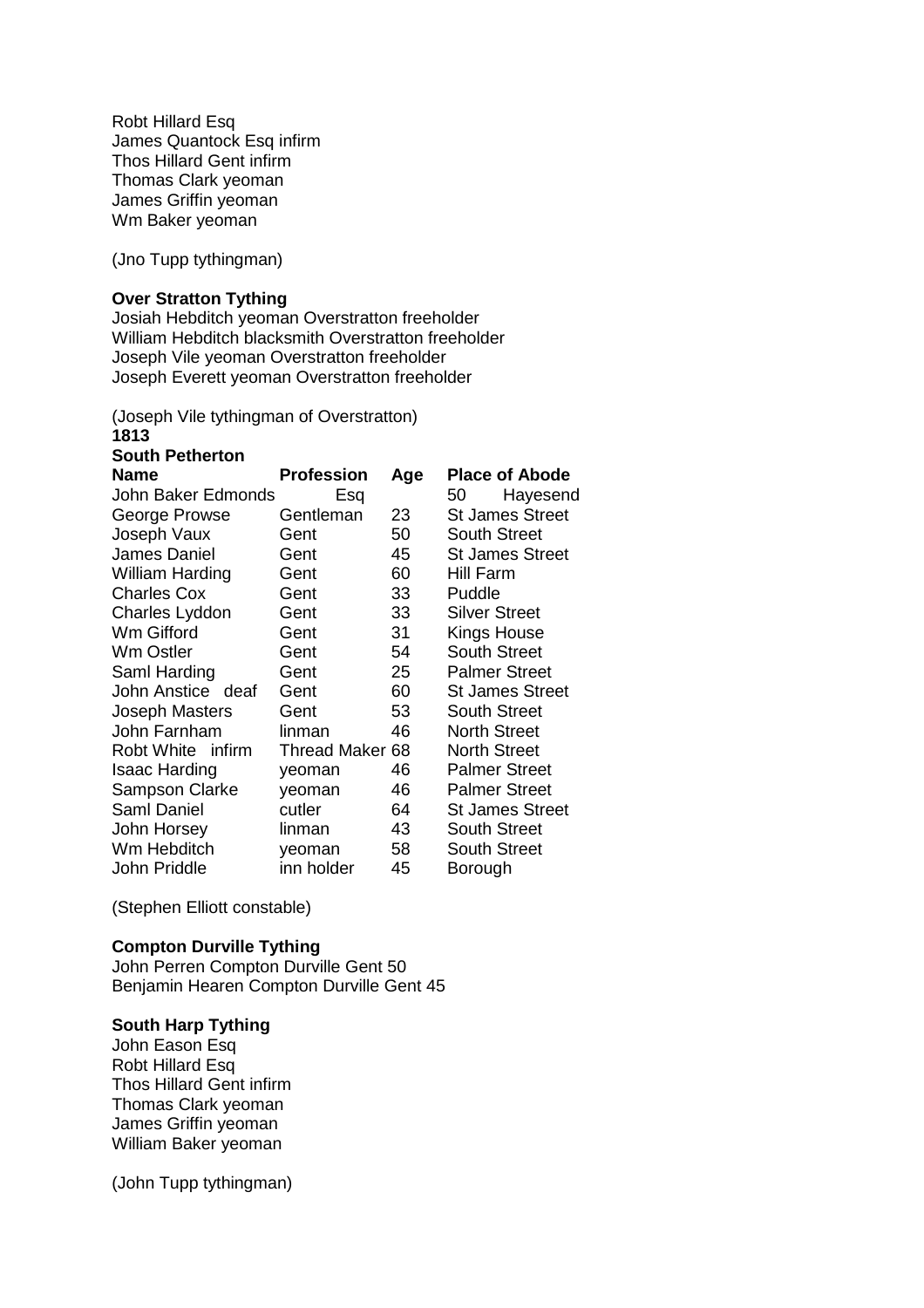### **Over Stratton Tything**

Joseph Vile yeoman Joseph Everett yeoman Wm Hebditch yeoman Josiah Hebditch yeoman (Wm Hebditch tythingman)

#### **1814 South Petherton**

| <b>Name</b>           | <b>Profession</b> | Age | <b>Residence</b>       |
|-----------------------|-------------------|-----|------------------------|
| <b>Charles Cox</b>    | Gent              | 34  | Puddle                 |
| <b>Sampson Clarke</b> | yeoman            | 47  | <b>Palmer Street</b>   |
| James Daniel          | Gent              | 46  | <b>St James Street</b> |
| John B Edmonds        | Esq               | 51  | Hayesend               |
| John Farnham          | linman            | 46  | <b>North Street</b>    |
| Wm Gifford            | Gent              | 32  | <b>Kings House</b>     |
| Wm Harding deaf       | Gent              | 61  | <b>Hele Farm</b>       |
| Saml Harding          | Gent              | 26  | <b>Palmer Street</b>   |
| John Horsey           | linman            | 44  | <b>South Street</b>    |
| Charles Lyddon        | Gent              | 34  | <b>Silver Street</b>   |
| <b>Joseph Masters</b> | Gent              | 54  | <b>South Street</b>    |
| Wm Ostler             | Gent              | 55  | <b>South Street</b>    |
| George Prowse         | Gent`             | 24  | <b>St James Street</b> |
| Joseph Vaux           | Gent              | 51  | <b>South Street</b>    |
|                       |                   |     |                        |

(Stephen Elliott tithingman)

# **Compton Durville Tything**

Hearen, Benjamin Gent farmer Compton Durville, 45 Harding, Isaac Gent farmer Compton Durville 57 Perrion, John Gent farmer Compton Durville 48

### **South Harp Tything**

John Eason Esq Robt Hillard Esq yeoman Thos Hillard Gent infirm Wm Baker yeoman (since dead) James Griffin yeoman Thos Clark tythingman

# **Over Stratton Tything**

Joseph Vile yeoman Josiah Hebditch yeoman Joseph Everett yeoman Wm Hebditch blacksmith (William Hebditch junr = tithingman)

# **1815**

| <b>South Petherton</b> (all freeholders) |                   |     |                        |  |
|------------------------------------------|-------------------|-----|------------------------|--|
| <b>Name</b>                              | <b>Profession</b> | Age | <b>Place of Abode</b>  |  |
| John B Edmonds                           | Esa               | 50  | Hayesend               |  |
| Joseph Vaux                              | Gentleman         | 55  | <b>South Street</b>    |  |
| George Prowse                            | Gent              | 25  | <b>St James Street</b> |  |
| James Daniel                             | Gent              | 47  | <b>St James Street</b> |  |